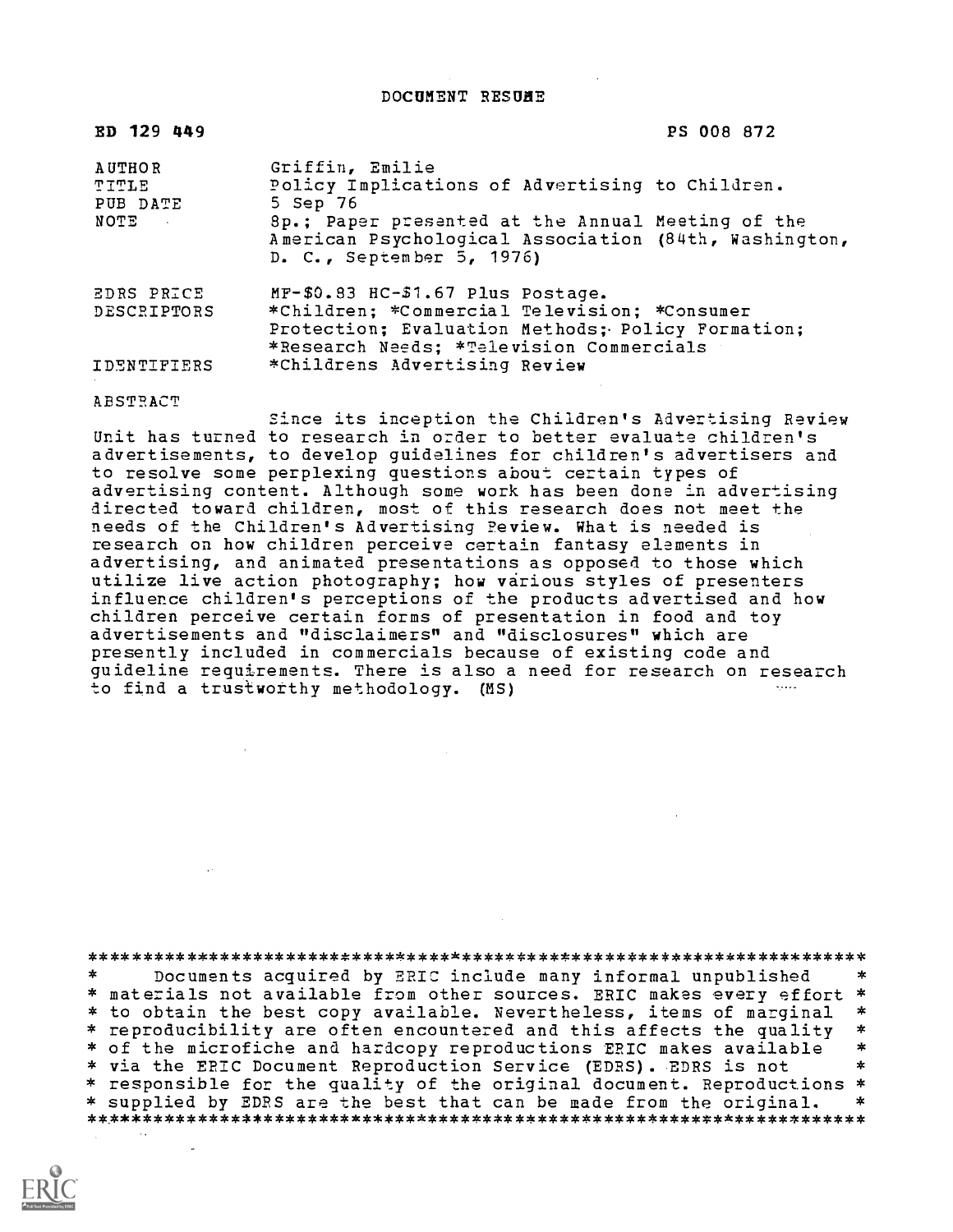$\sigma$   $\mathbf{v}$ Emilie Griffin Director of Children's Advertising Review National Advertising Division. Council of Better Business Bureaus, Inc.

U S. DEPARTMENT OF HEALTH.<br>EDUCATION & WELFARE<br>NATIONAL INSTITUTE OF EDUCATION

THIS DOCUMENT HAS BEEN REPRO.<br>DUCED EXACTLY AS RECEIVED FROM<br>THE PERSON OR ORGANIZATION ORIGIN.<br>ATING IT POINTS OF VIEW OR OPINIONS<br>STATED DO NOT NECESSARILY REPRE.<br>SENTOFFICIAL NATION OR POLICY<br>EDUCATION POSITION OR POLIC

LU Washington, D. C., September 5, 1976 "Policy Implications of Advertising to Children" Remarks to the Annual Meeting American Psychological Association

> I am pleased to be in the company of psychologists and researchers, because I feel you are the people best placed to shed some light on many puzzling policy questions regarding children and advertising.

In the two years since the Children's Advertising Review Unit was set up within the National Advertising Division of the Council of Better

Business Bureaus, we have turned again and again to research:  $\delta$ 

-- To help us in evaluating children's advertisements,

- --To help us in developing guidelines for children's advertisers,
- -To help resolve some perplexing questions which we and others have raised about certain types of advertising content.

When the Unit began we set up a committee of seven academic advisors. Five of them are members of this Association. One is a nutritional anthropologist, one a professor of marketing whose work has been concentrated in the study of advertising's effects on children and adolescents. With the guidance of this committee we have reviewed much of the published research and attempted to find out where it might suggest policy change. We have amended our Children's Advertising Guidelines and published them, just over a year



COOSCIO

فتهمج

 $\boldsymbol{Z}$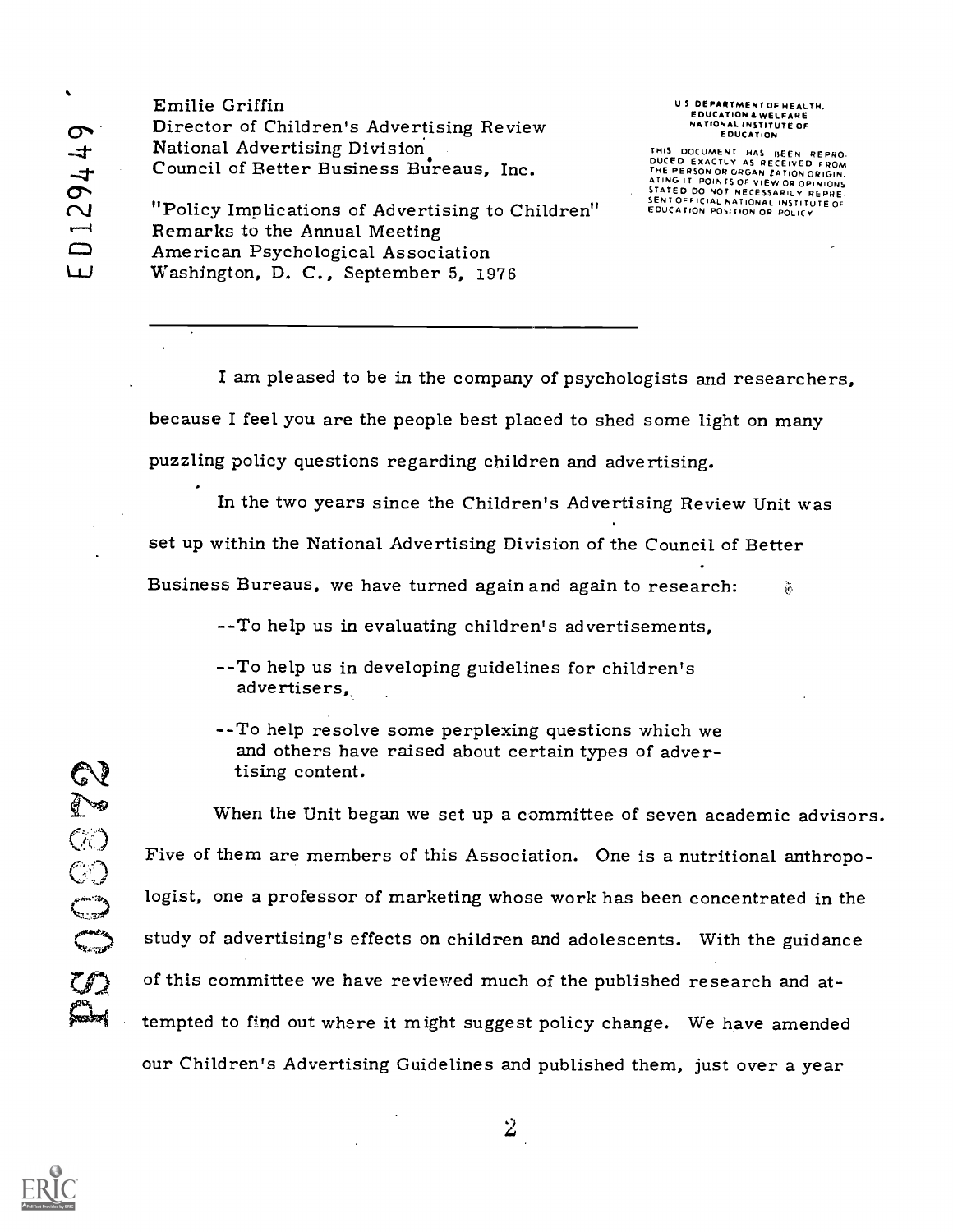ago, with the support of industry, and with the understanding that they would be subject to further modification as new information became available.

I would like to take special note of a paper reviewing the literature on children's perceptions of premium advertising which was done for us by Daniel Wackman and Ellen Wartella, and which contributed to our guideline on premium offers in children's advertising.

Also, the advice of our committee suggested certain investigations of particular advertisements. I should mention that as of July 31st, the Children's Unit has handled forty-eight investigations of children's advertisements. Of those, thrity-eight have been either modified or discontinued; six were substantiated; four were closed administratively. None of these cases was appealed to the National Advertising Review Board.

For those of you who find this last statement somewhat mystifying, I should explain that our efforts are part of an on-going mechanism of advertising self-regulation, which consists of two parts. The National Advertising Division conducts investigations of national advertising, and tries to bring about modification or discontinuance of any misleading content. Its decisions may then be appealed to the National Advertising Review Board, which does from time to time overturn NAD's decisions. The whole mechanism is patterned after a legal one, and although we have no formal enforcement powers, the degree of cooperation from advertisers is very encouraging. In its first five years, more than a thousand matters have been settled without recourse to government action, and especially in the case of children's advertising, we are pleased that none of our investigations since 1974 has yet been taken before NARB.



3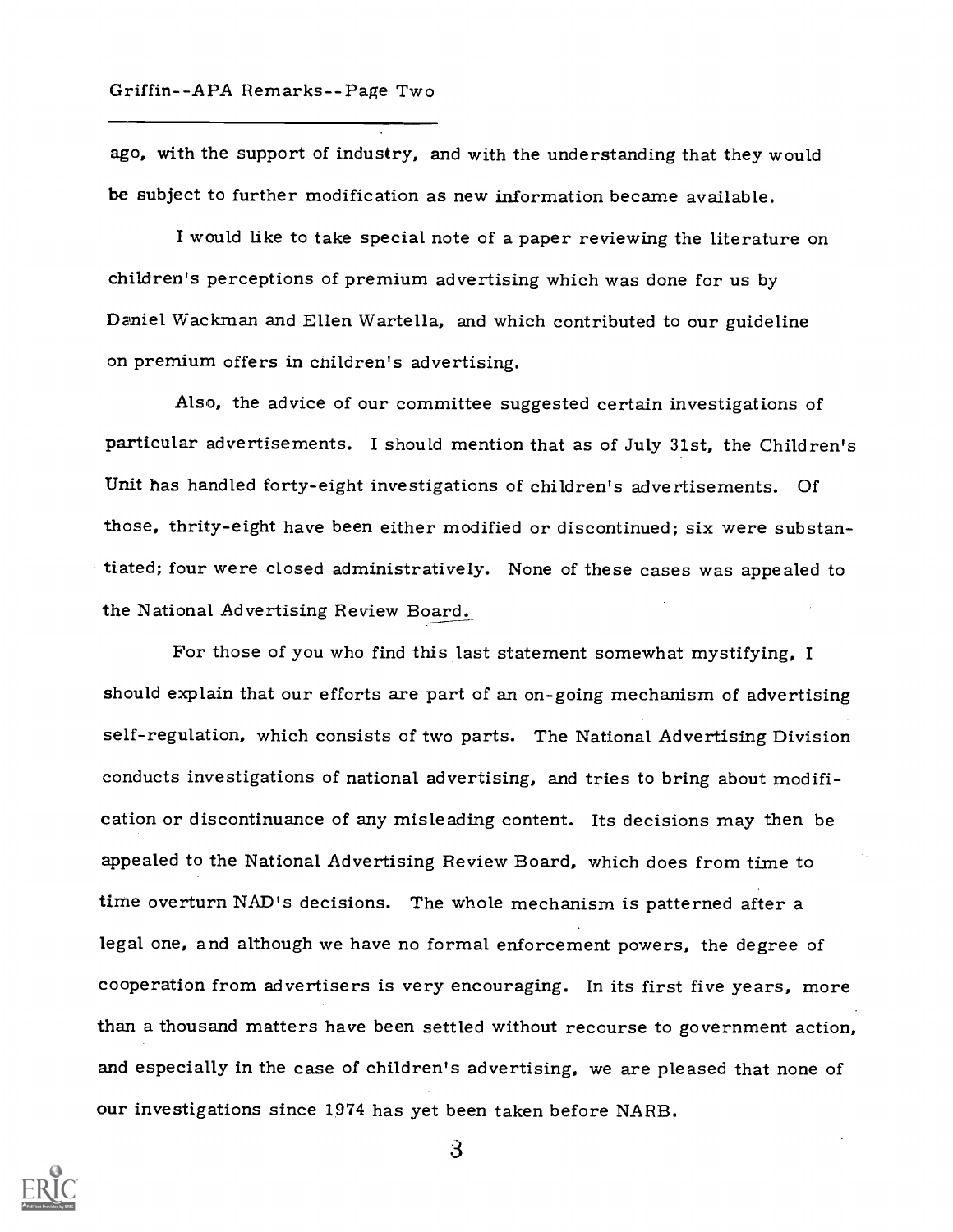In some of these investigations, behavioral research was used by us in support of the viewpoints which we held. In others, comprehension testing with children was submitted by the advertisers in support of their own positions. We have recently conducted some group session research with children on particular ads which we regarded as doubtful. So you can see that our effort is already very reliant upon research. And I hope it will become more so, because I see in research the opportunity to reduce the distance between opposing camps of opinion about the effects of advertising upon children.

Research does not resolve questions. And of course, any one study is always subject to the critical evaluation of other researchers, who call into question the size and selection criteria of the sample, the manner of the questioning and so forth. We know that for these reasons we can't expect ultimate wisdom from research efforts. All the same, some knowledge is enlightening and influential. And, as studies are replicated, and directions begin to emerge, I think all groups will benefit. Surely it makes sense to base regulations on studies of how children perceive advertisements. We are doing that on as large a scale as our funds will permit. We are trying to influence others to fund useful research which is too costly for us. And I am pleased that some of our thoughts about research are apparently being taken into account by the National Science Foundation in their granting of awards for research projects on children and television advertising.

I am now assuming that most of you are aware of the published studies on advertising and children. Dr. Wells, Dr. Robertson and Dr. Wackman have all contributed significantly, and their names appear quite a lot in the biblio-



4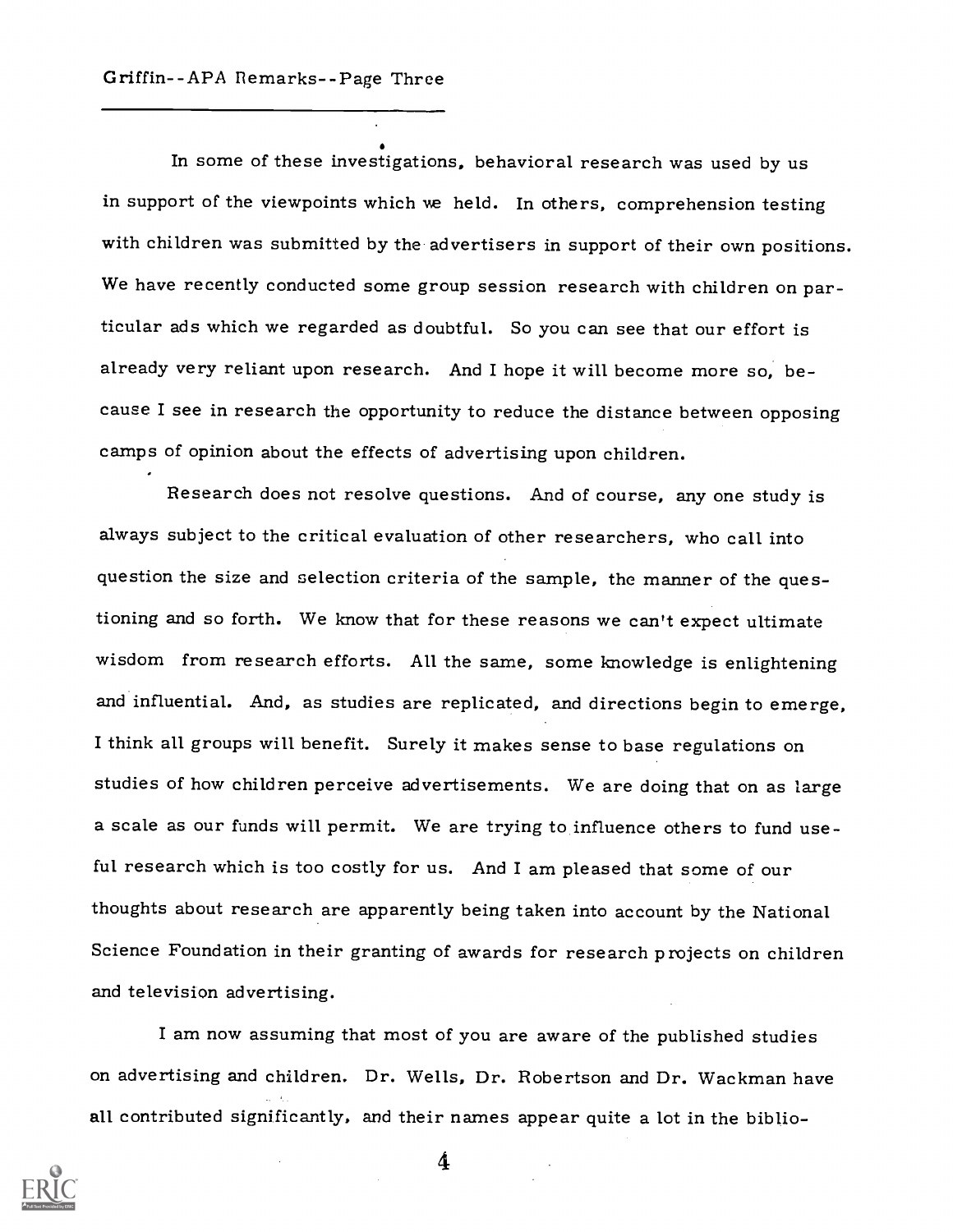graphy which we have put togqther for our own use.

We have made an effort to review most of these findings. And I hope you will not misunderstand me when I say that much of this very good work is not very useful to us in the work we do.

One reason for this is that the intent of that work was to determine whether children are influenced by advertising, how children develop mechanisms to cope with advertising, how children process the information which they receive, and so forth.

 $\cdot$  Our needs are somewhat different. More specific perhaps. Our work can benefit most from specific studies of various forms of advertising content directed to children. We need to know more about such questions as:

- -How children perceive certain fantasy elements in advertising
- -How children perceive animated presentations as opposed to those which utilize live-action photography
- -How vaz ious styles of presenters influence children's perceptions of the products advertised.
- -How children perceive certain forms of presentation in food and toy advertisements
- --How children perceive many common "disclaimers" and "disclosures" which are presently included in commercials because of existing code and guideline requirements.

Now let me tell you about a small study which has been done by a group of researchers, all from Stony Brook, under the aegis of the Brookdale Institute.

This small study, of 140 children in two age groups, sets out to examine children's perceptions of advertisements for products which have to be assembled



 $\bar{p}$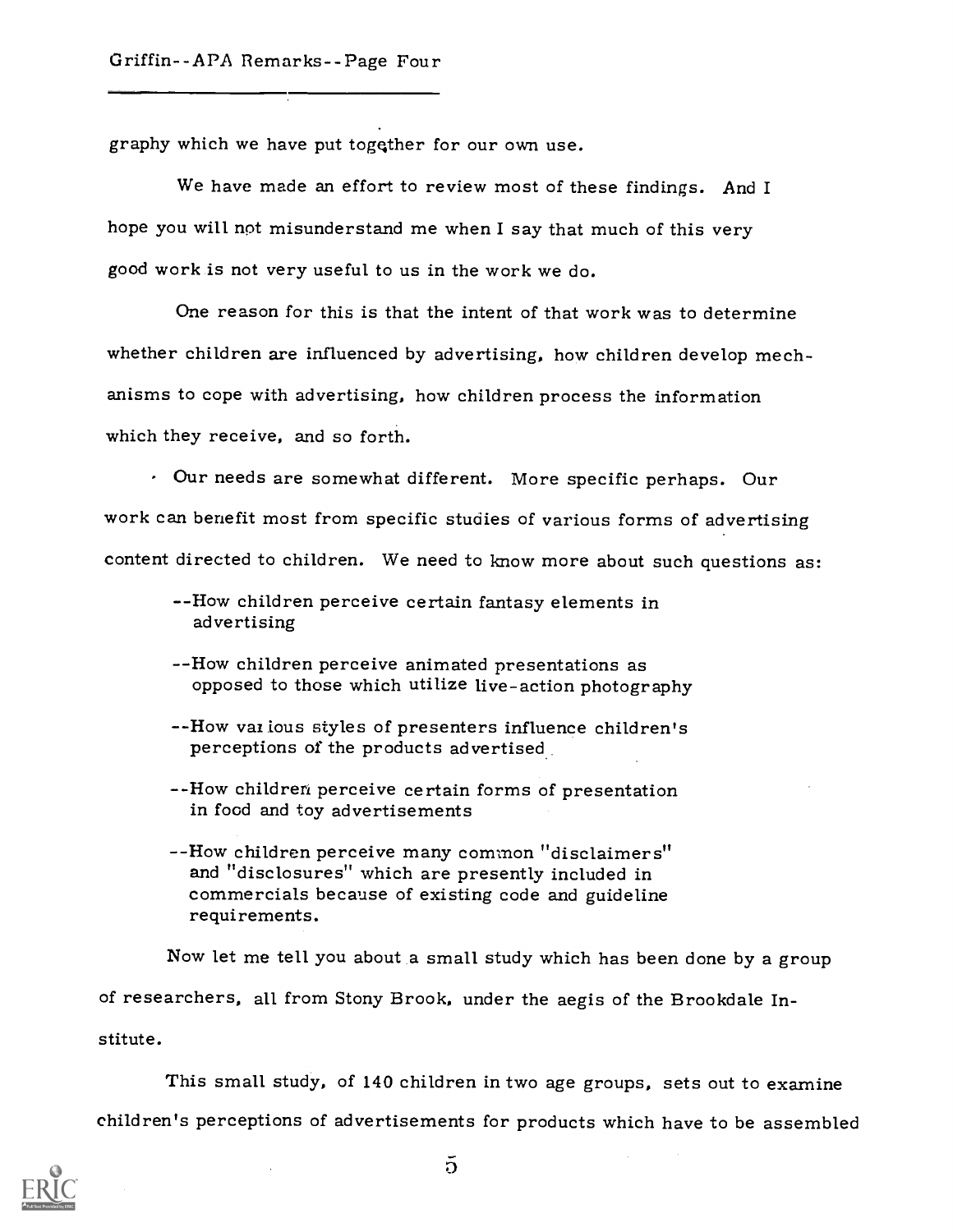in order to be used.

What made this project especially attractive to us was that we felt it could lead us readily to some practical recommendations for advertisers. We intend to share the report with major children's advertisers, and copies of the report will also be sent to Senator Frank Moss, to whom the research was initially proposed. In due course we would be pleased to distribute copies of this research to those of you who are interested.

Now let me suggest to you another research direction which I think would be very productive.

Dr. Wells has called it "research on research." Very simply, there's not a good deal of confidence among some researchers about the validity of research findings with younger children.

A feeling seems to exist that the general agreeability of younger children makes their responses hard to rely on. There's some concern about data gathered with mothers observing. Industry policy-makers are unwilling to be guided by data from young children even in their own realm: decisions of what kinds of products and advertising to put into the marketplace.

For this reason, experiments to find a trustworthy methodology... will be of more than academic interest. I don't believe that any research with younger children can fully resolve the difficult question of the preschool viewer. The reason for this is simply that few advertisers are willing to develop all their advertising...to older children, adolescents,



6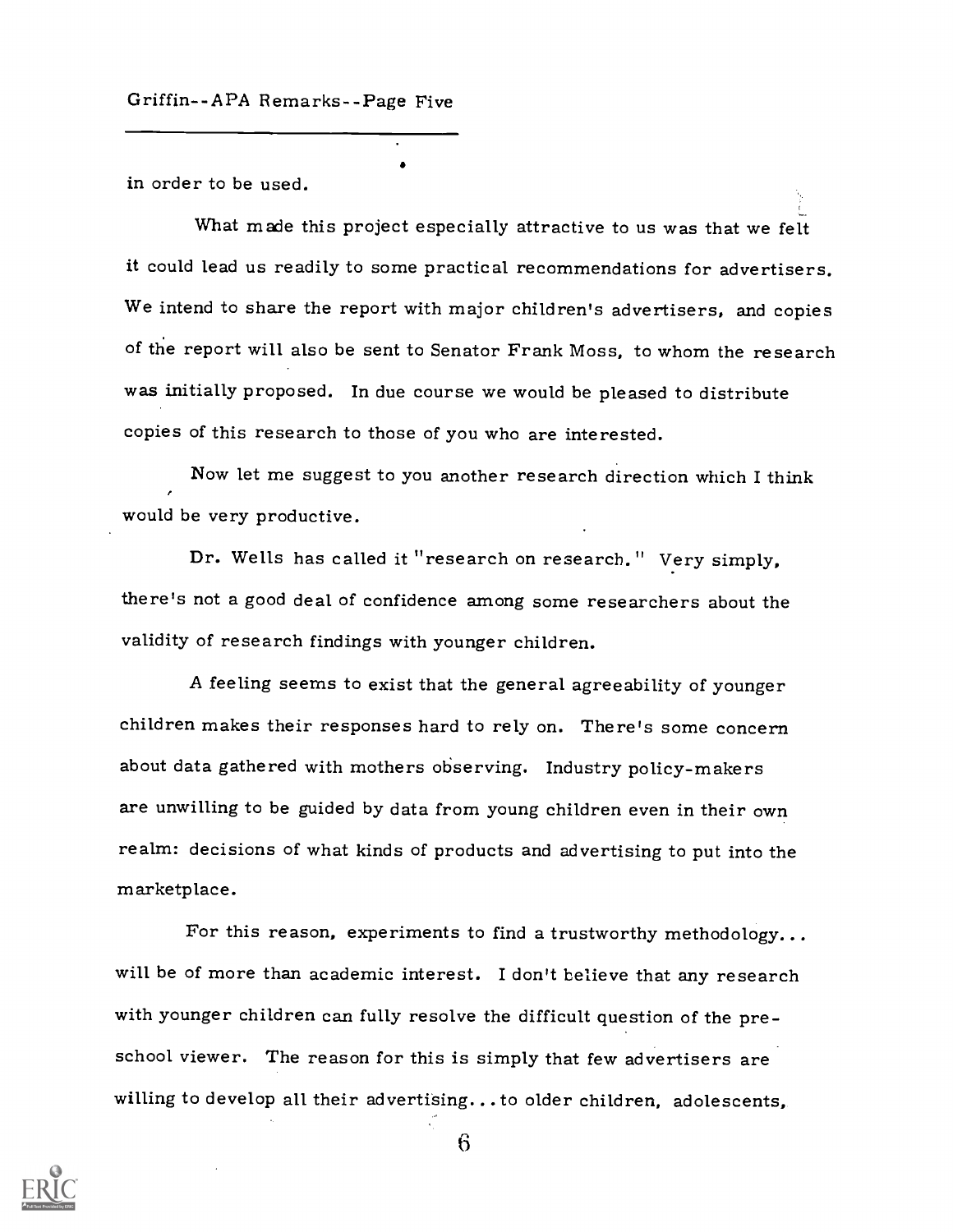and adults... according to the developmental requirements of the very youngest child.

But with the state of the art as it is today...it's close to impossible to come to grips with the subject at all. And for this reason I think very basic exploratory work with younger children could be very useful.

In order to make the research most useful, there is a definite need for better communications between the research community and the advertising community.

Because of this, we have already organized two seminars to permit some face to face discussion between children's advertisers and our own committee of academic researchers.

A report of the second seminar, held this summer, is available and . I would be happy to share it with you.

In the report you will find a passing reference to a phrase coined by Raymond Bauer of Harvard: "The Dialogue that Never Happens."

In his book, co-authored with Stephen Greyser, entitled Advertising in America: The Consumer View, Dr. Bauer developed his thought that the spokesmen of government and of business hold such different models of the universe, that when they attempt to communicate, they "talk past each other."

In our modest way, I think we in the Children's Advertising Review Unit have begunto encourage a real dialogue. Unbiased research approaches will assist the dialogue still further, and will help to bring about meaningful policy change in behalf of children.



 $\mathbf 7$